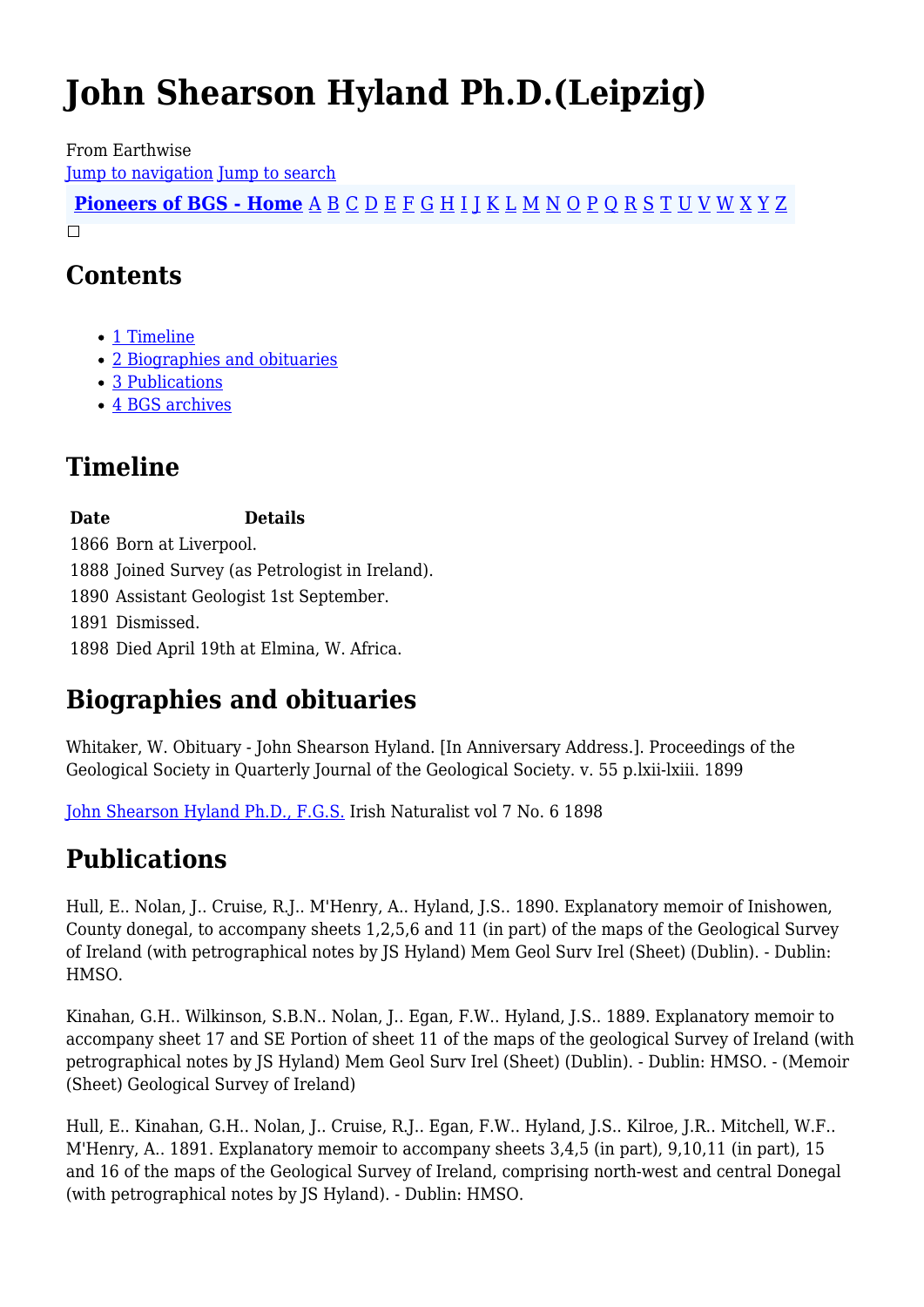Hull, E.. Kilroe, J.R.. Mitchell, W.F.. Baily, W.H.. Hyland, J.S.. 1891. Explanatory memoir to accompany the maps of south-west Donegal, sheets 22,23,30 and 31 (in part) of the Geological Survey of Ireland (with palaeontological notes by WH Baily and petrographical notes by JS Hyland). - Dublin: HMSO.

### **BGS archives**

| <b>Ref No</b>                                                                                                                                                                   | <b>Title</b>        | <b>Description</b>                                                                                                                                                                                                                                                                                                                                                                                                                                                                                                                                                                                                                                                                                                                                |
|---------------------------------------------------------------------------------------------------------------------------------------------------------------------------------|---------------------|---------------------------------------------------------------------------------------------------------------------------------------------------------------------------------------------------------------------------------------------------------------------------------------------------------------------------------------------------------------------------------------------------------------------------------------------------------------------------------------------------------------------------------------------------------------------------------------------------------------------------------------------------------------------------------------------------------------------------------------------------|
| GSM/DR/Ge                                                                                                                                                                       | Archibald<br>Geikie | "Geikie was born in 1835. He joined<br>the Survey in 1855 and became<br>Director for Scotland in 1867. He was<br>also the first Professor of Geology at<br>the University of Edinburgh. His<br>primary responsibility upon<br>appointment as Director was to<br>complete the mapping of the British<br>Isles and wind up the Survey. He was<br>keen to complete the mapping of<br>Scotland and transferred staff from the<br>England and Wales districts to<br>Scotland for this purpose. Although<br>H.H. Howell was appointed Director for<br>Scotland, he worked mainly in the<br>North of England and Geikie continued<br>to supervise all survey work in<br>Scotland. When Howell retired in<br>1899, Geikie did not appoint a<br>successor. |
| Geikie began a series of stratigraphical<br>memoirs, intended to be a comprehensive<br>investigation of the rocks of a specific<br>formation such as the Iurassic or Cretaceous |                     |                                                                                                                                                                                                                                                                                                                                                                                                                                                                                                                                                                                                                                                                                                                                                   |

investigation of the rocks of a specific formation such as the Jurassic or Cretaceous. This differed from the usual regional memoirs which described the geology of an area and marked a significant departure in Survey publications. The first of these memoirs was 'The Pliocene Deposits of Britain' by C.Reid, in 1890. Geikie also contributed to the science of petrography and microscopic petrology within the Survey and set up a basic chemical laboratory in Edinburgh to undertake rock slicing and analysis. He appointed petrologists to the staff including J.J.H.Teall, F.H.Hatch, W.W.Watts and J.S.Hyland. Geikie also encouraged photography within the Survey and collected a large series of photographs of Scotland which were drawn on for memoirs and his own book 'The Ancient Volcanoes of Great Britain' published in 1897.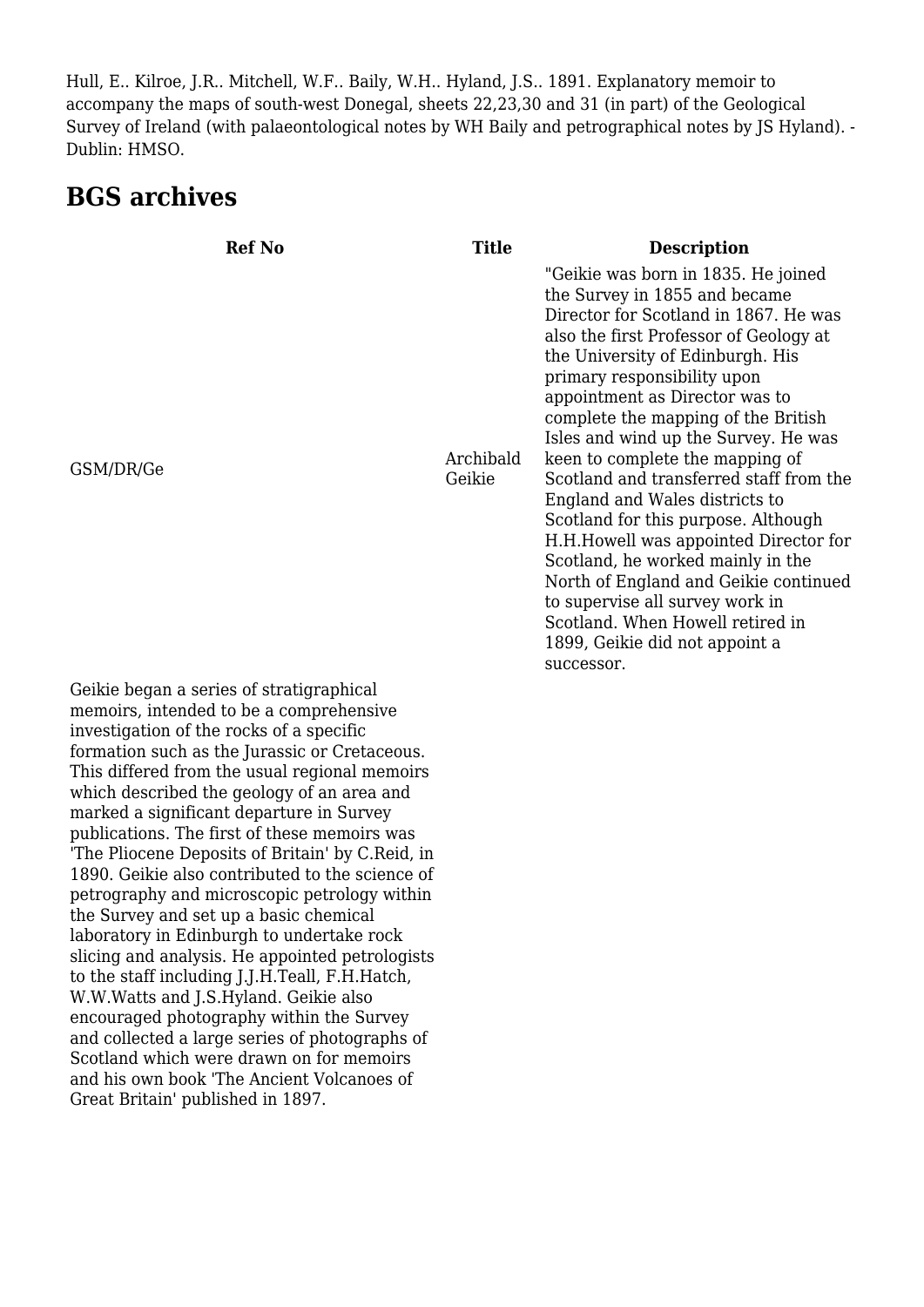During the last six months of his directorship, a Committee was established to enquire into the organisation and staff of the Geological Survey & Museum and report on its progress. It was chaired by J L Wharton and among other things it reorganised the staffing structure of the Survey to provide improved promotional opportunities to geologists."

GSM/GL/Wt

William Whitehead **Watts** 

Watts joined the Survey in 1891 as a Petrologist in Ireland, filling the vacancy left by Hyland. He produced a 'Handbook of the Rocks and Minerals exhibited in the Dublin Museum'. He transferred to London in 1893 when Hatch left the Survey and remained there until 1897 when he left to become Assistant Professor of Geology at Birmingham University.

Retrieved from

'[http://earthwise.bgs.ac.uk/index.php?title=John\\_Shearson\\_Hyland\\_Ph.D.\(Leipzig\)&oldid=49413](http://earthwise.bgs.ac.uk/index.php?title=John_Shearson_Hyland_Ph.D.(Leipzig)&oldid=49413)' [Category](http://earthwise.bgs.ac.uk/index.php/Special:Categories):

• [Pioneers of the British Geological Survey](http://earthwise.bgs.ac.uk/index.php/Category:Pioneers_of_the_British_Geological_Survey)

### **Navigation menu**

#### **Personal tools**

- Not logged in
- [Talk](http://earthwise.bgs.ac.uk/index.php/Special:MyTalk)
- [Contributions](http://earthwise.bgs.ac.uk/index.php/Special:MyContributions)
- [Log in](http://earthwise.bgs.ac.uk/index.php?title=Special:UserLogin&returnto=John+Shearson+Hyland+Ph.D.%28Leipzig%29&returntoquery=action%3Dmpdf)
- [Request account](http://earthwise.bgs.ac.uk/index.php/Special:RequestAccount)

#### **Namespaces**

- [Page](http://earthwise.bgs.ac.uk/index.php/John_Shearson_Hyland_Ph.D.(Leipzig))
- [Discussion](http://earthwise.bgs.ac.uk/index.php?title=Talk:John_Shearson_Hyland_Ph.D.(Leipzig)&action=edit&redlink=1)

 $\Box$ 

#### **Variants**

#### **Views**

- [Read](http://earthwise.bgs.ac.uk/index.php/John_Shearson_Hyland_Ph.D.(Leipzig))
- [Edit](http://earthwise.bgs.ac.uk/index.php?title=John_Shearson_Hyland_Ph.D.(Leipzig)&action=edit)
- [View history](http://earthwise.bgs.ac.uk/index.php?title=John_Shearson_Hyland_Ph.D.(Leipzig)&action=history)
- [PDF Export](http://earthwise.bgs.ac.uk/index.php?title=John_Shearson_Hyland_Ph.D.(Leipzig)&action=mpdf)